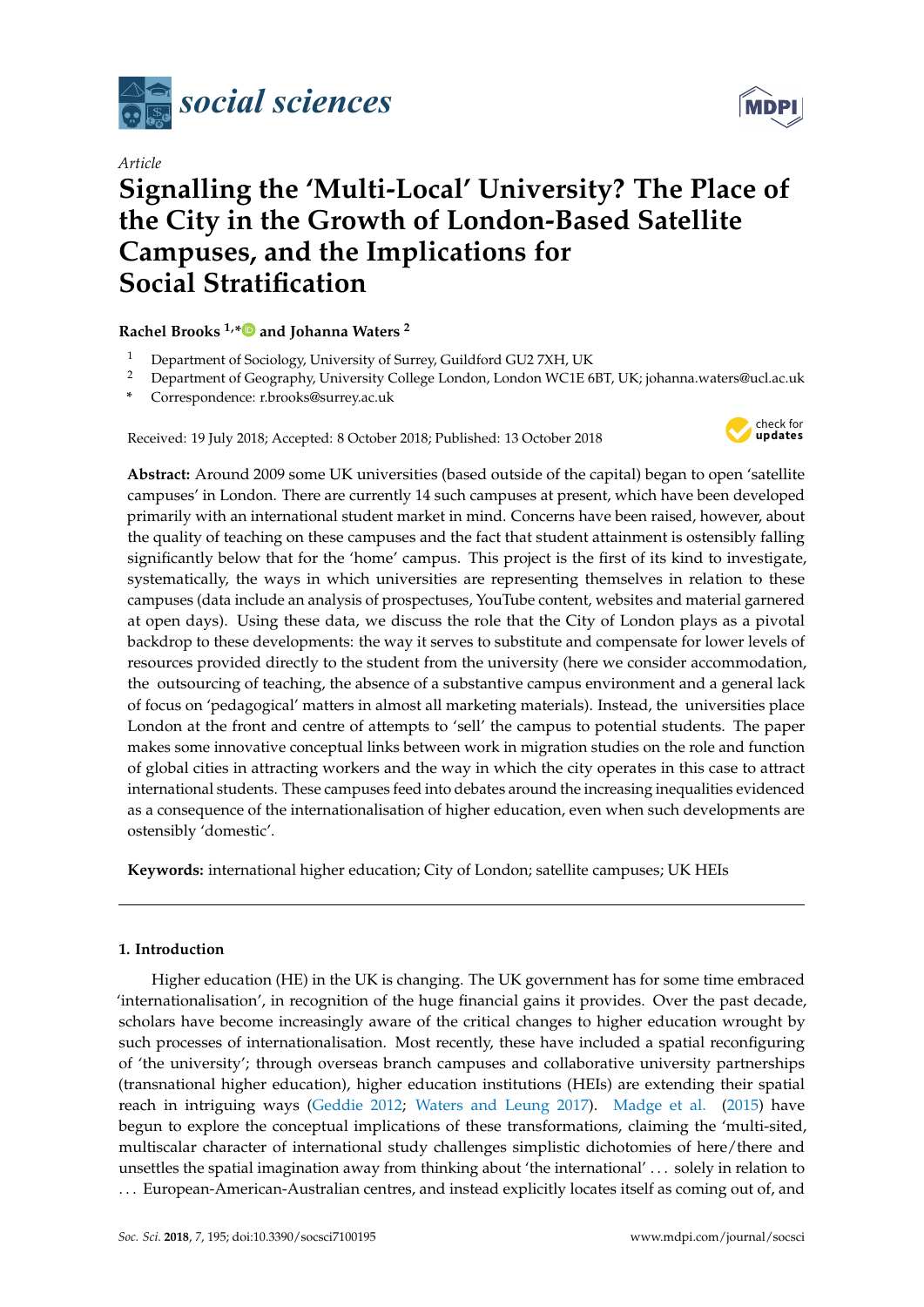to, multiple locations' [\(Madge et al.](#page-15-1) [2015,](#page-15-1) p. 692). Yet very little research to date has taken seriously the diverse nature of this multi-sited-ness with its multi-scalar characteristics. Universities are spatially multiplying and fragmenting in many different ways, only some of which can be associated with overseas collaborations or international branch campuses [\(Healey](#page-14-1) [2016\)](#page-14-1).

In this article, we address directly questions about the diverse 'multi-locatedness' of HEIs by drawing on a study of UK HEIs with 'satellite' branch campuses in London. In this way, we hope to challenge simplistic understandings of 'international study' which associate it solely with learning 'overseas'. Over the last decade, over a dozen UK higher education institutions (HEIs), based some distance from London, have established new campuses in the capital city. Most offer postgraduate programmes in vocational areas such as business, management, accountancy, tourism, law and computing, but there is considerable variety in their size, ranging from under 100 students to over 2000 [\(QAA](#page-15-2) [2014\)](#page-15-2). There is also diversity in the type of 'parent' HEI—including older institutions such as Liverpool and Newcastle, as well as newer universities such as Glyndwr University and the University of Cumbria.<sup>1</sup> Crucially, available evidence ( $QAA 2014$ ) would suggest that these campuses are being established primarily to recruit international students, who are assumed to be 'more attracted to London than to the home campus' (p. 1). However, achievement levels are apparently falling behind the 'home' campus and concerns about the quality of teaching have been expressed [\(QAA](#page-15-2) [2014\)](#page-15-2). As these are a new development (since 2009), no academic research has yet explored their significance, and we want to do so in the context of wider debates about the changing spatialities of higher education as a consequence of internationalisation and the potential implications of these for social stratification and (in)equalities of access.

The article considers the students and markets targeted by the London branch campuses in their promotional materials and on open days. In particular, the paper evaluates the different experiences that students attending a branch campus can anticipate vis-à-vis the 'home' institution and suggests some of the reasons for this. Conceptually, the paper is interested in exploring, *inter alia*, the following questions: how does the development of London-based satellite campuses illustrate claims around the multi-sitedness and multi-locatedness of contemporary higher education? How important is the place of London in representations of international higher education? To what extent does the place of London replace the institution in claims made to prospective students about what to expect from a degree course? Ultimately, we are interested in how the development of satellite university campuses might exacerbate existing inequalities between different types of student and their experiences. We begin with a discussion of the literature on international students and mobilities. We then consider these in relation specifically to the issue of inequalities in international higher education, before alighting on the function of cities in the internationalisation of higher education and the international mobilities of students. The methods deployed in our empirical research are discussed, before presenting some of the key findings. The role that the city of London plays in facilitating the creation of inequalities through contemporary processes of internationalisation is considered, before we finally draw some wider conclusions around the stratification of higher education—both between and within nations—and the extent to which such developments in international provision serve to reproduce long-standing inequalities in access.

It is important to note that our focus is on how the London campuses promote themselves, and the extent to which this is similar to their 'parent' campus, rather than assessing the quality of the education received by students attending the institutions. The materials (such as prospectuses and websites) that we discuss in this article seem particularly important for prospective students as publicly-available quantitative data (for example, on the 'Unistats'<sup>2</sup> website) relating to student

<sup>1</sup> Universities in the UK can be divided between 'newer' institutions (so-called post-1992 universities) and 'older' institutions (pre-1992 universities). With the passage of the Further and Higher Education Act, 1992 marked the year when former polytechnics (offering vocational qualifications) became universities.

<sup>2</sup> This is the official website for comparing UK higher education course data: [https://unistats.ac.uk/.](https://unistats.ac.uk/)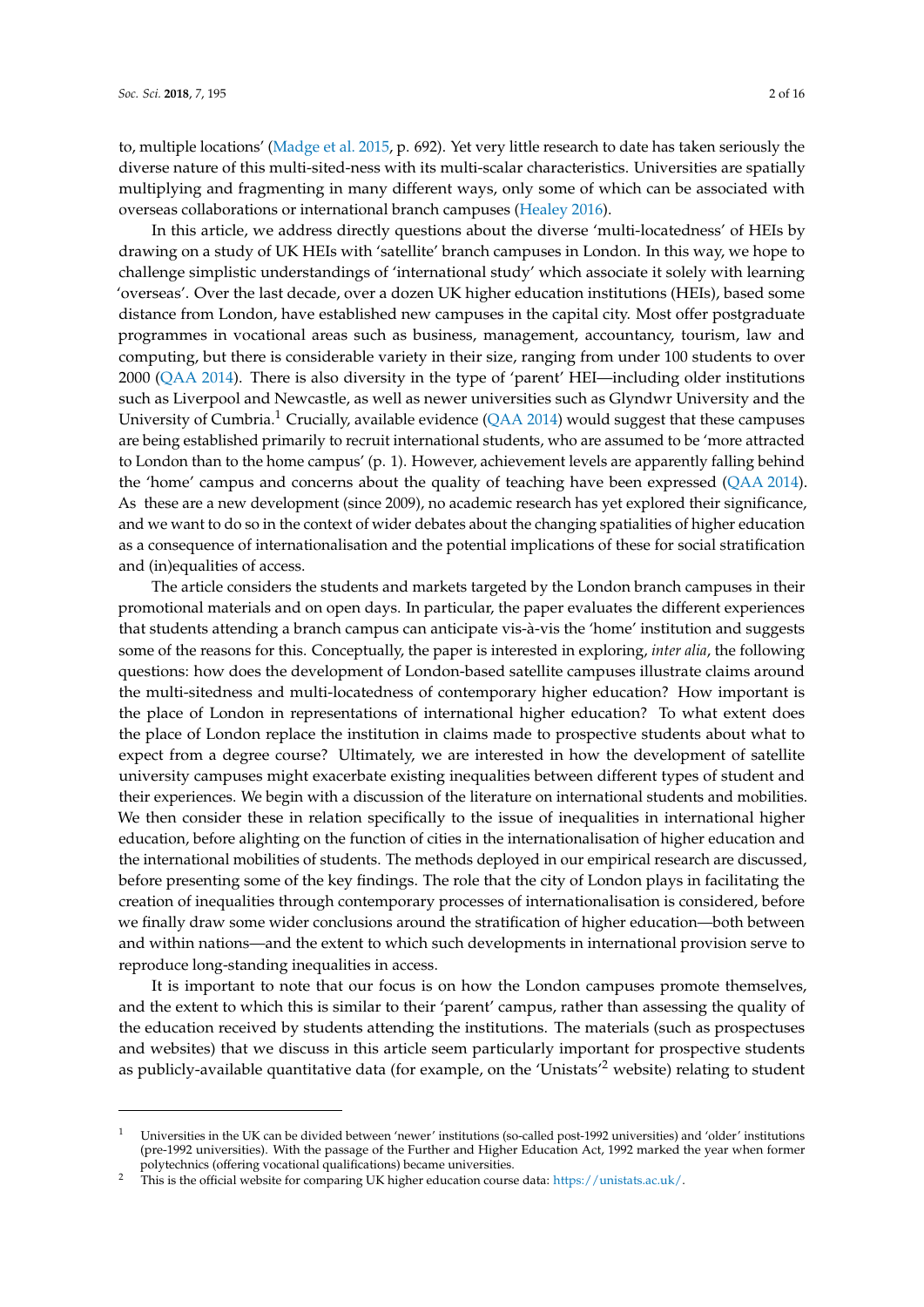satisfaction, teaching quality and labour market outcomes are generally not accessible for the London campuses specifically. This is because final year cohorts have not yet graduated (as programmes have been started recently), cohort sizes are too small for relevant data to be reported separately or there is no differentiation between the same course run by the same HEI on different sites.

# **2. Literature Review**

### *2.1. International Student Mobilities: Motivations*

Burgeoning academic literature on international student mobilities over the past decade has seen some changes, but also striking continuities, in the ways in which the motivations of students pursuing international qualifications are described and conceptualised [\(Brooks and Waters](#page-14-2) [2011\)](#page-14-2). There is now a large body of work drawing upon the ideas of Pierre [Bourdieu](#page-14-3) [\(1984,](#page-14-3) [1986\)](#page-14-4) around the concepts of 'capital', 'field' and 'habitus'. The notion of capital is perhaps the most prevalent of these; international students are seen to be driven to seek education overseas by a desire to accumulate different types of capital (largely cultural but also social capital) [\(Waters](#page-15-3) [2006\)](#page-15-3). Cultural capital includes the 'institutionalised' capital provided by the reputation of a degree awarding institution and the 'embodied' capital associated with exposure to a foreign language and a different cultural environment. Graduates are able to use this capital in the labour market, subsequently—to exchange their overseas academic credentials for 'economic capital' as they access jobs and promotions. As discussed below, capital is seen to beget capital; students from middle-class backgrounds, already 'rich' in familial cultural, social and economic capital, are more likely to pursue overseas study and therefore to benefit from the capital it provides.

In the 'field' of international higher education, students are thought to be heavily influenced by international league tables and the reputations of high-ranking institutions [\(Marginson](#page-15-4) [2008;](#page-15-4) [Findlay et al.](#page-14-5) [2012;](#page-14-5) [Jöns and Hoyler](#page-14-6) [2013\)](#page-14-6). They are motivated to study at an elite institution with globally recognised, transferable and portable institutionalised cultural capital. There is also, scholars have noted, a significant effect associated with social capital (or networks of students) that facilitate international study to particular destination countries and institutions [\(Brooks and Waters](#page-14-7) [2010;](#page-14-7) [Prazeres et al.](#page-15-5) [2017\)](#page-15-5). Just like the 'chain-migration' of old, international students tend to follow other international students, who provide valuable information and support, either directly or through an increasing number of social media channels. Students' 'habitus' is also thought to be important, reflecting a propensity to be mobile [\(Waters](#page-15-6) [2007;](#page-15-6) [King and Raghuram](#page-14-8) [2013;](#page-14-8) [Xu](#page-15-7) [2017\)](#page-15-7). Habitus represents socialisation, usually within a family setting, from an early age into holding constant a set of beliefs around what is possible and associated aspirations. In the case of international study, young people's habitus enables them to envisage the possibility of travelling overseas for study, as well as providing the resources necessary to allow this to happen.

More recently, some scholars have sought to challenge more simplistic renderings of international students' motivations as the straightforward accumulation of capital. [Waters et al.](#page-15-8) [\(2011\)](#page-15-8), for example, considered the motivations of privileged British students seeking degree-level study abroad and concluded that, although the outcome was the same (i.e., the accumulation of valuable cultural capital), students were motivated by a wider range of factors, including a desire to delay entering the labour market, pursuit of 'happiness' and other intangible, experiential factors. [Forsberg](#page-14-9) [\(2017\)](#page-14-9) has argued, in relation to her research on young people in northern Sweden, that some individuals simply do not desire the 'capital' associated with moving away. Furthermore, some claims are made that cultural capital is not sought by international students at all. [Yang](#page-15-9) [\(2018\)](#page-15-9) has researched a group of Indian international students studying in China and concluded that there was little evidence to support the claim that their international student mobility 'would eventually generate any meaningful 'cultural capital' for them  $\dots$  ' (p. 3); their decision-making around international education was less calculating than the discourses around the accumulation of capital might portend. Thus, although a great deal of literature discussing the motivations of international students still tends to fall back on concepts of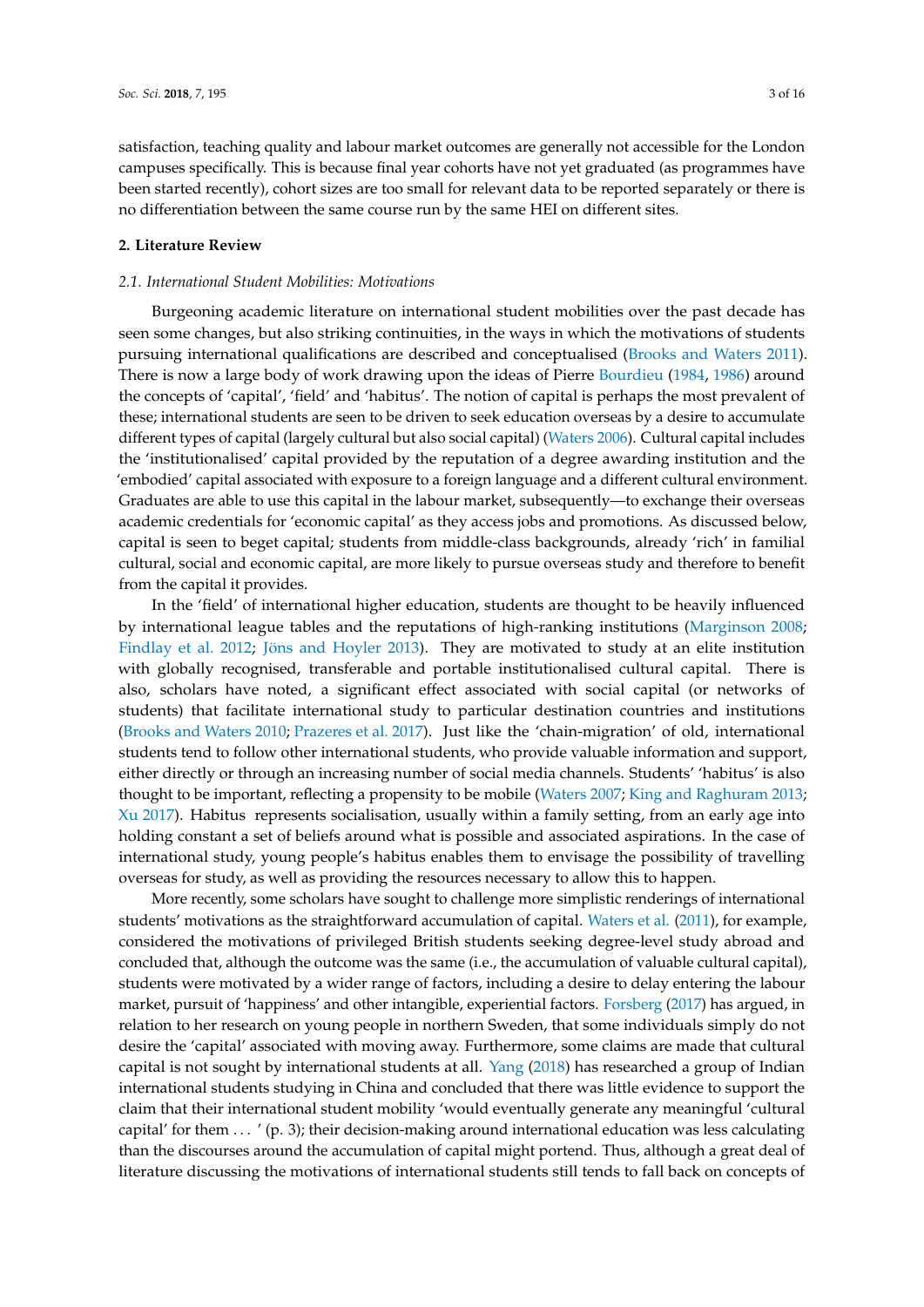capital, field and habitus as explanatory 'tools', recent work has attempted to nuance and complicate this discussion somewhat [\(Holloway et al.](#page-14-10) [2012\)](#page-14-10).

#### *2.2. Inequalities and International Students*

Although there has been some change over recent years, with a wider variety of social groups engaging in international student mobility (e.g., [Deakin](#page-14-11) [2014;](#page-14-11) [Luthra and Platt](#page-14-12) [2016\)](#page-14-12), crossing national borders in pursuit of a higher education remains largely the preserve of the more affluent. Indeed, evidence from across the world has shown how the middle classes, in particular, have made use of such mobility to ensure the reproduction of their social position. This is evident in cases where middle-class children have failed to gain access to the most prestigious forms of education domestically—for example, to medical schools in Norway [\(Wiers-Jenssen](#page-15-10) [2008\)](#page-15-10), and to the highest-status national universities in England [\(Brooks and Waters](#page-14-13) [2009a\)](#page-14-13) and Hong Kong [\(Waters](#page-15-11) [2008\)](#page-15-11). Studying overseas has also been an effective means, in some national contexts at least, of securing access to prestigious jobs upon the return home [\(Kratz and Netz](#page-14-14) [2018;](#page-14-14) [Waters](#page-15-12) [2009\)](#page-15-12) and of taking an important step towards securing citizenship of another country [\(Ong](#page-15-13) [1999;](#page-15-13) [Robertson](#page-15-14) [2013\)](#page-15-14). More affluent groups have tended to be over-represented amongst the geographically mobile as a result of, firstly, the economic capital that is often required to facilitate a move abroad and, secondly, the cultural capital—indeed, research has indicated that those with previous experience of living or travelling abroad are much more likely than their peers to study for a degree outside their home country [\(Brooks and Waters](#page-14-15) [2009b;](#page-14-15) [Murphy-Lejeune](#page-15-15) [2002\)](#page-15-15). In the UK at least, inequalities at school level can also be influential: elite and well-resourced private schools typically offer much more encouragement and support to study abroad to their pupils than do their state counterparts [\(Brooks and Waters](#page-14-16) [2015\)](#page-14-16). In general, then, international student mobility often serves to reinforce the privileges of high socio-economic groups.

It is also the case, however, that international students can themselves be recipients of unequal treatment once they have arrived in their host country. This has been documented most frequently in relation to those who move to Anglophone nations in the Global North. Within classrooms, international students can often be subject to social isolation and stereotyping—for example, the assumption that South Asian students have a 'passive' approach to learning [\(Harrison and Peacock](#page-14-17) [2010;](#page-14-17) [Kember](#page-14-18) [2000\)](#page-14-18). Moreover, as the number of international students in any one country increases, so it becomes harder for students and the electorate more generally to expect or require universities to pursue social justice—because institutions are less dependent on the support of local, or even national, communities [\(Tannock](#page-15-16) [2013\)](#page-15-16). Within wider society, in some nations, international students have been subject to racism, exclusion from labour markets, and suspicion about their motives for being abroad. [Baas](#page-13-0) [\(2014\)](#page-13-0) illustrates this well with respect to the reception of Indian students in Melbourne, Australia. He argues that while such students had historically been welcome in Melbourne, attitudes changed around 2007 partially as a result of their greater visibility within the city. New student accommodation led to them congregating in the central business district and particular places in the suburbs, rather than in less prominent locations as had been the case previously. In the UK, international students have faced severe curbs on taking up a job during or after their degree since restrictions were introduced in 2012 (when the post-study work visa was scrapped), and have been closely monitored throughout their time in the UK—through regular checks on both their attendance at university and commitment to their studies [\(Jenkins](#page-14-19) [2014;](#page-14-19) [Mavroudi and Warren](#page-15-17) [2013\)](#page-15-17). Alongside this, UK policy documents have suggested that some international students are responsible for propping up 'bogus' higher education institutions [\(Brooks](#page-14-20) [2018;](#page-14-20) [Lomer](#page-14-21) [2017\)](#page-14-21), while fees remain substantially higher for such students than for their domestic counterparts (this is not, however, unique to the UK). Thus, while those who are internationally mobile for higher education tend to come from more privileged social backgrounds, this does not always provide immunity from facing inequalities within their destination country.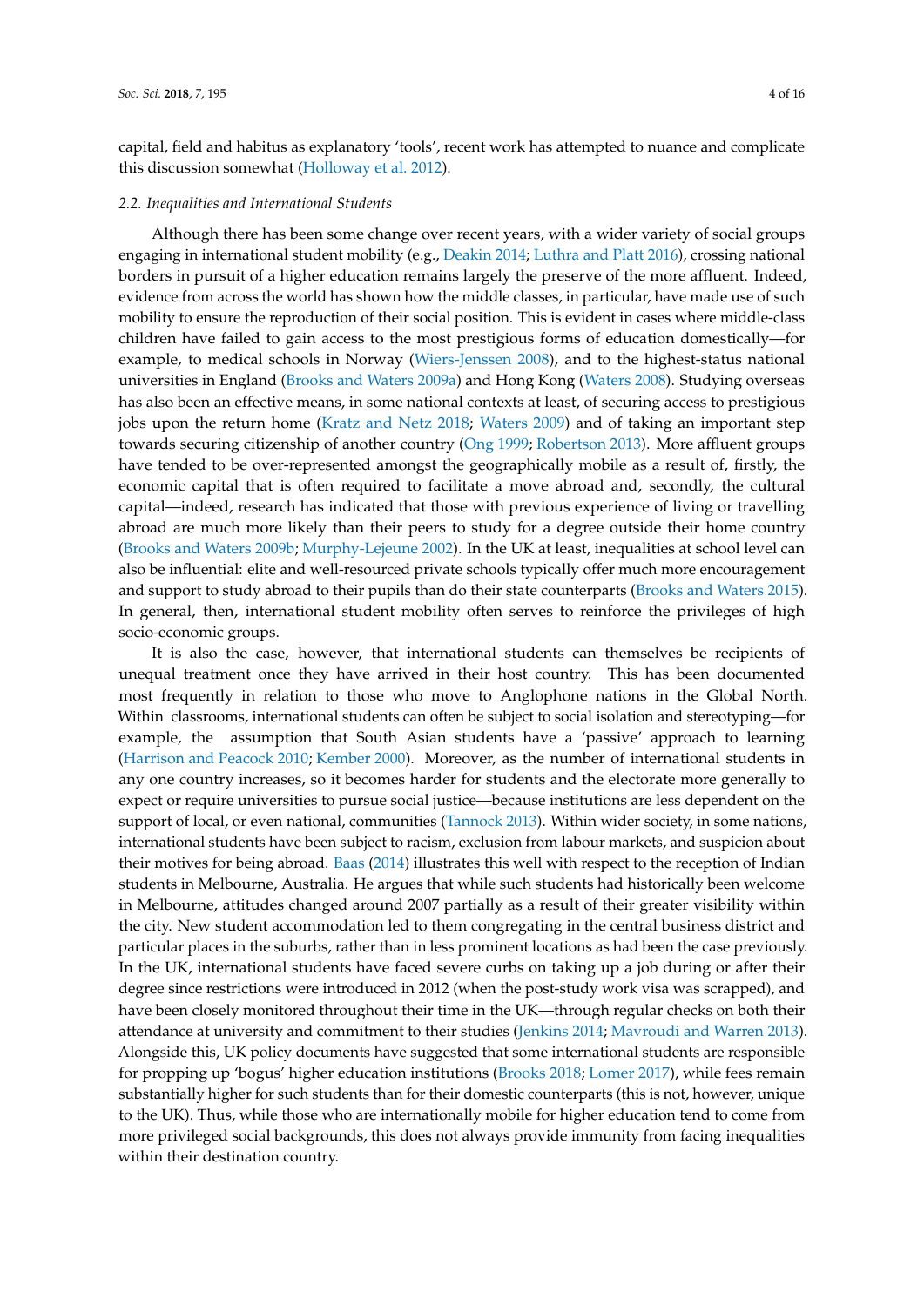The role that cities play in the internationalisation of higher education has been rather overlooked to date. Cities have been seen as 'destination' and 'reception' points for international students (for example, see [Sidhu et al.](#page-15-18) [2011;](#page-15-18) [Fincher and Shaw](#page-14-22) [2009\)](#page-14-22). Students more generally, and international students more specifically, have been seen to transform the urban landscape through their consumption practices and residential choices [\(Smith and Hubbard](#page-15-19) [2014\)](#page-15-19). The active part that cities can play in the creation of international student mobility, however, has been less widely considered. Here, we draw upon [Collins'](#page-14-23)s [\(2014\)](#page-14-23) recent intervention concerning the 'contingent assembly of the urban and its role in globalising higher education' (p. 242). [Collins](#page-14-23) [\(2014\)](#page-14-23) argues that 'urban spaces need to be understood as much more than just the geographical backdrop to the globalisation of higher education' (ibid.). He argues that key cities are tied to imaginative geographies of them as desirable places, inducing 'aspirations to become mobile' amongst international students (ibid., p. 243). In addition, he highlights the role that cities play in 'situated learning', wherein students acquire 'place-specific knowledge' within the classroom and beyond, in terms of language and culture in daily interactions in the city' (p. 243). In this paper, we explore these ideas in relation to our data, asking, inter alia, to what extent *is* London more than a geographical backdrop to international student mobility? Do HEIs promise a form of situated learning to prospective students and is this achievable? Do students attending a London campus get to experience London, beyond a rather superficial appreciation of its scenery? As we will discuss, below, the degree to which UK HEIs with London campuses use London precisely as a 'geographical backdrop' was quite striking. The imagery of London is powerful and evocative.

Researchers interested in international higher education are beginning to consider the complex geographies of institutional reputation and prestige and how these interact with the identities of particular cities [\(Findlay et al.](#page-14-5) [2012;](#page-14-5) [Beech](#page-13-1) [2014\)](#page-13-1). [Beech](#page-13-1) [\(2014\)](#page-13-1), in her detailed examination of why international students chose to study in Aberdeen, Belfast and Nottingham, has made claims for the importance of 'imaginative geographies' for those students, in particular, who ended up studying outside of England. She has shown how those imaginative geographies, anticipated in advance of moving to a place to study, sit uncomfortably alongside the reality of living in those places. [Prazeres et al.](#page-15-5) [\(2017\)](#page-15-5) have also considered the 'distinctive qualities' of place that might attract international students to less reputable higher educational institutions. The city may enmesh with 'specific lifestyle desires' of students, corresponding to 'personal imaginaries' (p. 116). As [Raghuram](#page-15-20) [\(2013\)](#page-15-20) has written, 'Although the nation state is still the implicit spatial framework for research on student migration, many of the explicit comparisons that students engage in appear to be in relation to places' (p. 144).

London has an indisputable presence on a global stage. As one of three global 'command centres' in Saskia Sassen's landmark book *The Global City* (1991), its influence on the world economy is disproportionate and highly significant. It is described as a 'key location' for finance and spacialised service firms, as a site of 'knowledge production' and as a significant market in its own right. [McDowell](#page-15-21) [\(1997\)](#page-15-21) notes the 'new forms of work' being undertaken by a new 'international elite' in cities such as London. Like other global cities, London concentrates national as well as international wealth and opportunity. The Trades Union Congress, which represents over 50 trade unions in the UK, last year called on political parties to put a halt to the disproportionate growth of London and the South-East of England in the UK (with a 40% share of GDP), to the detriment of places outside this area [\(The Guardian](#page-15-22) [2017\)](#page-15-22). Within the UK, London is a rather exceptional space.

The City of London also has a history of attracting expatriate workers to its banks and 'auxiliary financial and professional services' [\(Beaverstock and Hall](#page-13-2) [2012,](#page-13-2) p. 271). This is important in relation to how London campuses are 'sold' to prospective international students. [Beaverstock and Hall](#page-13-2) [\(2012\)](#page-13-2) have considered the ways in which London's labour market functions in relation to immigration and global mobility patterns, arguing that London is a 'significant location for large and medium-sized global banks . . . ' and that the 'presence of these large global banking enterprises in London creates an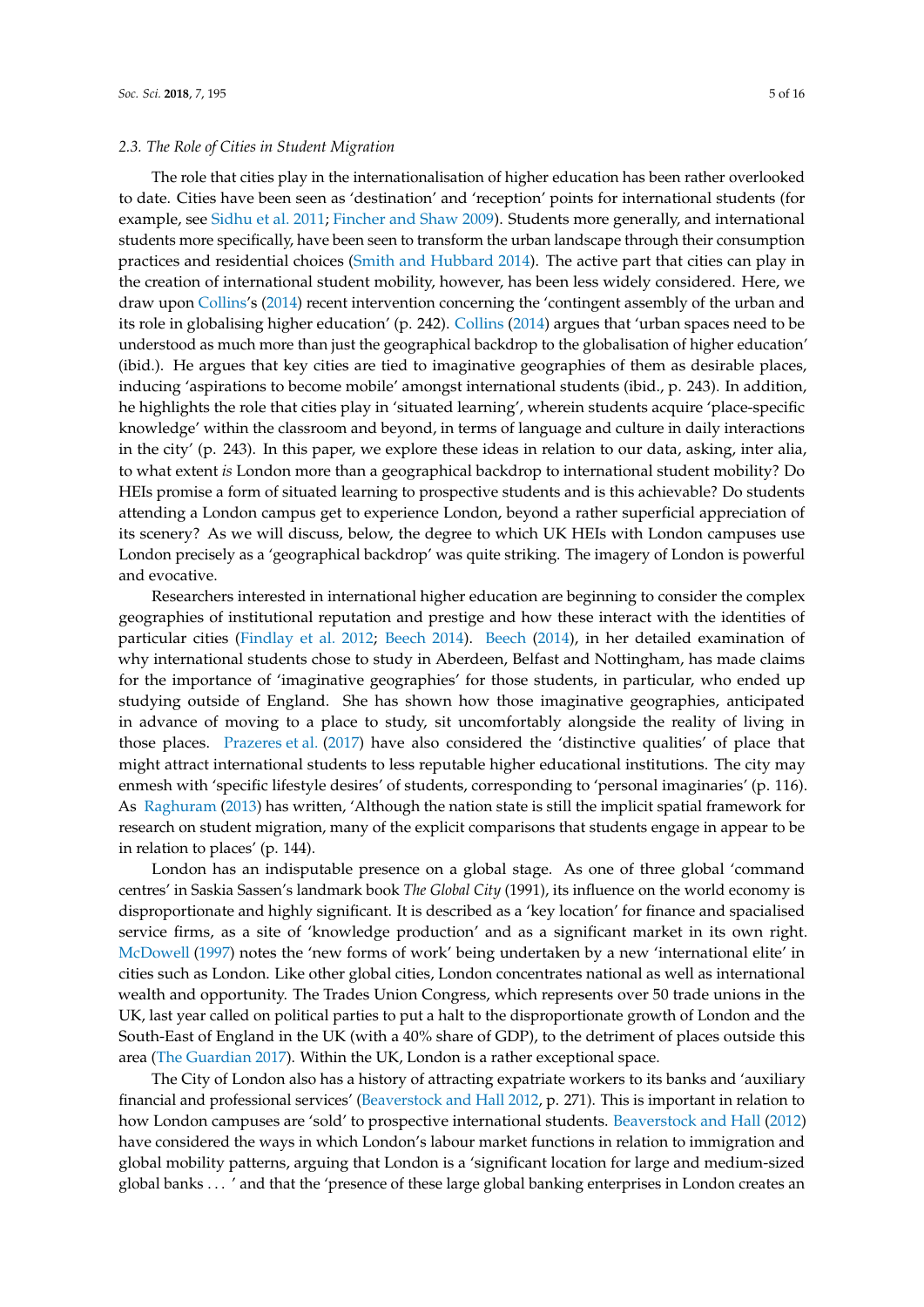unprecedented demand for talent of all nationalities, drawn from well-established 'pipelines" (p. 278). In other words, London acts as a draw for talented immigrants wanting to work in global banking corporations. These migrants follow clearly demarcated 'pipelines'. Supporting these recruitment strategies is a 'well-established organizational strategy' of sourcing talented migrants from overseas. Less clear (in fact, not mentioned at all) is the extent to which 'locally educated' students from outside these 'pipelines' have a chance of breaking into these migration-employment routes. The strong indication of this article (and others) is that mere *proximity to* London's financial district is immaterial when it comes to opportunities for employment within London's financial district. As our analysis of data on the London campuses has clearly shown, proximity to (and presence in) London is sold as a clear and discernible asset. However, the article also stresses the importance of personal networks (social capital) and this is one thing that is promised by the majority of London campuses. They will provide students with 'real world' contacts within individuals that work in London's financial district. Most courses purport to bring such individuals into the classroom to engage with discussion with the students on the programmes; more will be said of this later in the paper. We turn now to describe our research methods.

#### **3. Methods**

We first identified all the London campuses of UK HEIs (situated outside the capital) through an online search and with reference to the Quality Assurance Agency for Higher Education (QAA) report published in 2014. Interestingly, this strategy revealed that a number of London campuses running in 2014 are no longer operating (notably the University of East Anglia and the University of South Wales). In total, at the time of our data collection (between April and June 2018), 14 HEIs had a campus in London.

We pursued four main approaches to generating data focussing on the: (i) campus websites; (ii) prospectuses; (iii) promotional films; and (iv) open days (see Table [1](#page-6-0) for a summary). As noted previously, our focus centred on the ways in which the London campuses were promoted and represented, and how these compared with the promotion of the parent campus. We acknowledge that such representations may not necessarily map on in a straightforward manner to the actual experiences of students but contend that they are significant in their own right, as they are likely to have a considerable bearing on students' decision-making processes, and shed light on the priorities of the institutions. Each of the four approaches is now discussed in turn.

All of the 14 London campuses had some kind of dedicated web presence. However, this differed quite significantly in terms of the amount of material that each website contained, and relationships with the 'parent' website. For example, the website of Cumbria London contained only minimal information and appeared as a 'subpage' of the parent HEI website. In contrast, the website of Loughborough University London was much more extensive and self-contained. For each of the websites, we conducted a content analysis and a more discursive analysis. In relation to the former, we completed a grid for each institution, noting details about, for example: courses on offer and fees payable; composition of the student body; staffing; relationships with the 'parent' campus; location; student life; accommodation; and student representation. For the discursive analysis, we examined the language that was used to talk about students, the education on offer and the campus location, and also explored the images deployed.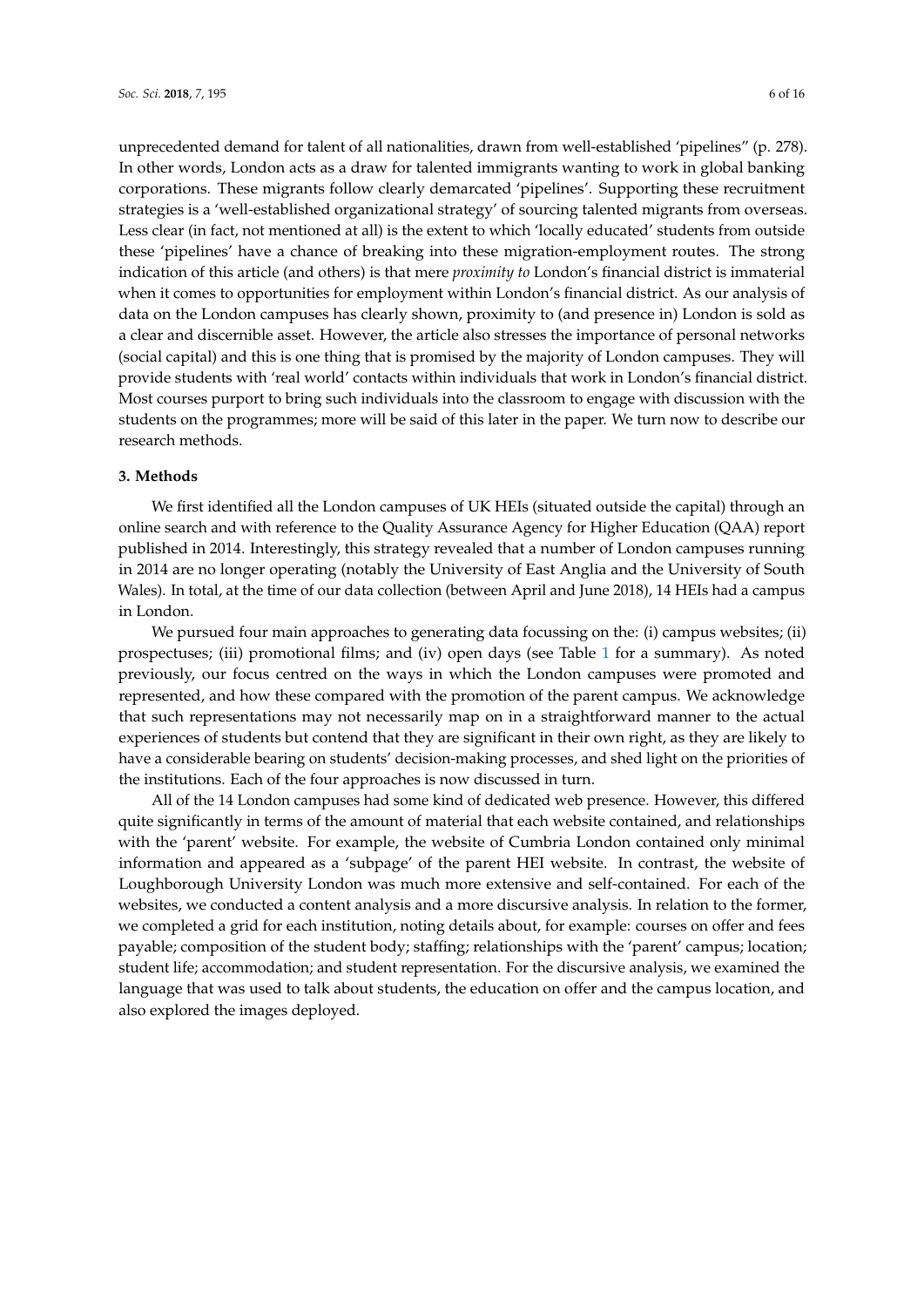<span id="page-6-0"></span>

| <b>Parent HEI</b>                                                                  | Name and Location of London<br>Campus | <b>Website Analysed</b> | <b>Prospectus Analysed</b> | <b>Promotional Film Analysed</b> | Open Day Attended |
|------------------------------------------------------------------------------------|---------------------------------------|-------------------------|----------------------------|----------------------------------|-------------------|
| Anglia Ruskin University                                                           | ARU London                            | Yes                     | Yes                        | No film available                | Yes               |
| Coventry University                                                                | Coventry University London            | Yes                     | Yes                        | Yes                              | No                |
| Glasgow Caledonian University                                                      | GCU London                            | Yes                     | Yes                        | Yes                              | No                |
| Glyndwr University                                                                 | Glyndwr University London Campus      | Yes                     | No prospectus available    | No film available                | No                |
| Loughborough University                                                            | Loughborough University London        | Yes                     | No prospectus available    | Yes                              | No                |
| Newcastle University                                                               | Newcastle University London           | Yes                     | Yes                        | Yes                              | No                |
| Northumbria University                                                             | Northumbria University London         | Yes                     | Yes                        | No film available                | No                |
| <b>Ulster University</b>                                                           | <b>Ulster University London</b>       | Yes                     | Yes                        | Yes                              | No                |
| University of Cumbria                                                              | Cumbria London                        | Yes                     | Yes                        | No film available                | Yes               |
| University of Liverpool                                                            | University of Liverpool in London     | Yes                     | Yes                        | Yes                              | No                |
| University of Sunderland                                                           | University of Sunderland in London    | Yes                     | Yes                        | No film available                | No                |
| University of Wales Trinity<br>St David                                            | <b>UWTSD London</b>                   | Yes                     | No prospectus available    | Yes                              | No                |
| University of Warwick [only the<br>Warwick Business School has a<br>London campus] | WBS London                            | Yes                     | No prospectus available    | No film available                | N <sub>0</sub>    |
| University of West of Scotland                                                     | <b>UWS London Campus</b>              | Yes                     | No prospectus available    | No film available                | No                |

**Table 1.** London campuses and methods of data collection.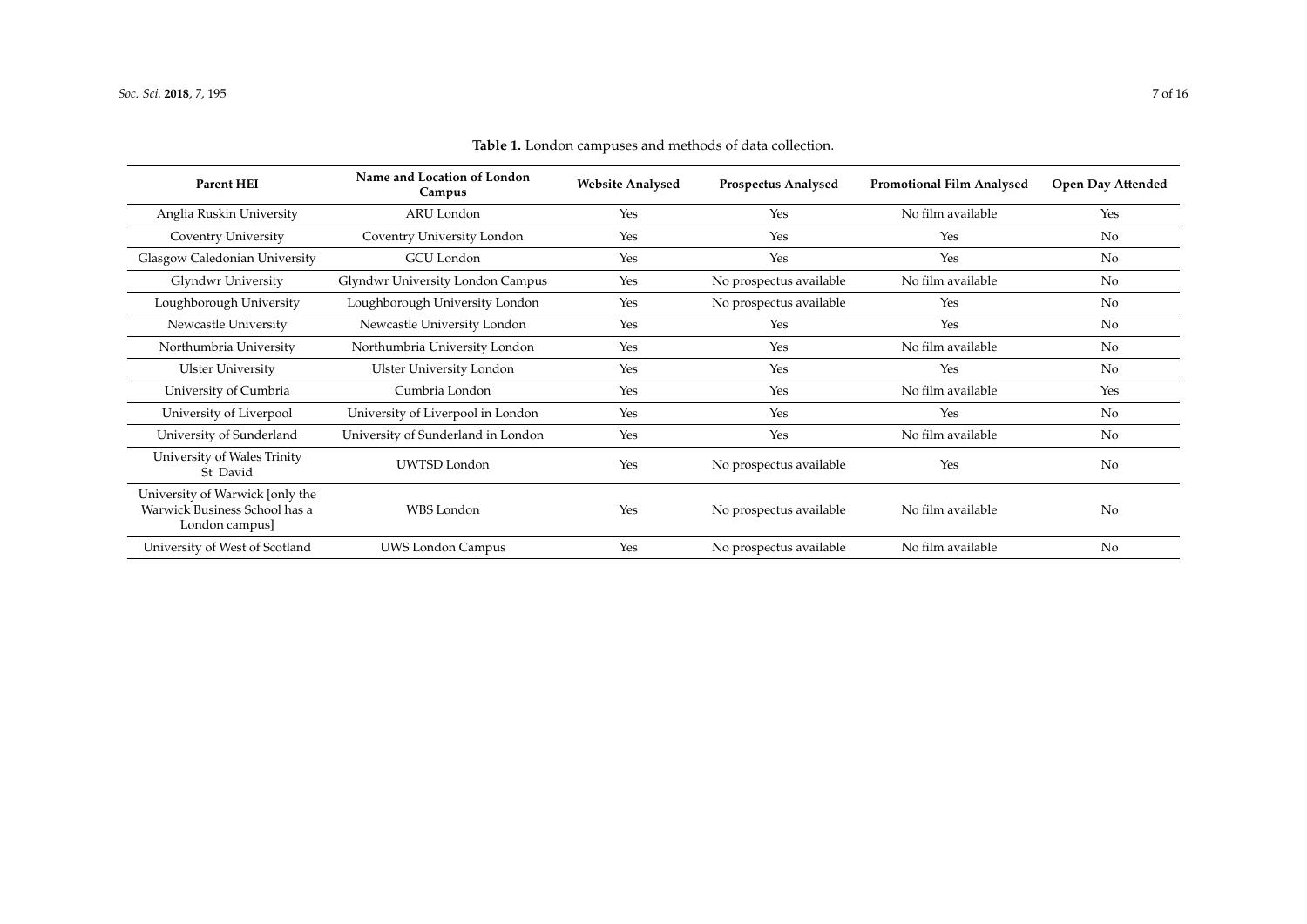Subsequently we conducted a similar analysis of the prospectuses for the London campuses. As Table [1](#page-6-0) notes, not all of the campuses had their own dedicated prospectus and, in one case (Cumbria), the London campus was discussed only as part of the main university prospectus. Most prospectuses were available to download electronically; Cumbria's was available only in hard copy, and so we ordered a copy to be delivered through the post. As with the websites, we recorded systematically what was said about topics key to our focus (e.g., the courses on offer, the students targeted, the location of the campus, the facilities and accommodation available) and also explored the language and images that were used. Seven of the 14 campuses had produced promotional videos, which were available on the website (most of these were located on the campuses' homepage). Our analysis of the videos focussed on: the key images deployed; the dominant narrative (if one was evident); the actors who spoke (e.g, the vice-chancellor, students, staff); the use of music; and the text (if any) that was overlaid on images. Finally, we attended open days at two of the London campuses. Here, we took detailed field notes about: the content of presentations; less formal interactions between staff and current and prospective students; the location of the event (including the building and rooms in which it was held); and any publicity material handed out. Throughout, our emphasis was on the messages conveyed about the campus, its courses and students. Data from all four strands were first analysed separately, and then combined so that we had a complete 'case' for each London campus. For each London campus, we also analysed the prospectus and website (but not films or open days) of the parent institution, so that we could assess the extent to which there was consistency with respect to messaging, branding and more substantive elements of the 'student experience'.

## **4. Evidence**

In this section, we outline key themes from our analysis of the publicity materials. We first discuss some of the salient characteristics of the education on offer to prospective students, before exploring the types of students who appear to be targeted by these campuses. As part of this discussion, we make reference to the way in which the location of the campuses—in London—is used within the materials; this is, however, interrogated more fully in the discussion section, which follows.

#### *4.1. Characteristics of Education Offered*

Our analysis of the various materials from the 14 London campuses suggests that in many cases there were significant disparities between the teaching and resources offered at the parent campus and that available within its London counterpart, with many of the London campuses appearing to offer an inferior pedagogical experience to their students. Below we outline some of the particular characteristics of the education offered by the London branch campuses and, where relevant, draw comparisons with the parent campus.

#### 4.1.1. Courses on Offer

The vast majority of the London campuses focus on vocational degree subjects, typically including business and management degrees. In most cases, the range of programmes on offer is relatively narrow. For example, Anglia Ruskin University's London campus offers 12 undergraduate programmes—one is in law, one in social care and all the others are business-focussed—and all three of its postgraduate programmes are business-related. At Ulster University London only two undergraduate programmes are on offer (in accounting and management, and computing systems) and its four postgraduate programmes all focus on business, management and computing. A further distinguishing feature of the programmes on offer at the London campuses is the prevalence of 'top-up' degrees—i.e., final year-entry programmes that expect students to have studied for a Higher National Diploma or foundation degree elsewhere. Such degrees are available at the London campuses of Glyndwr University, Cumbria, Coventry, Northumbria, and Sunderland. While similar final year-entry programmes are available at other higher education institutions in the UK, what distinguishes a number of the London campuses is that, in some subject areas, it is only this form of qualification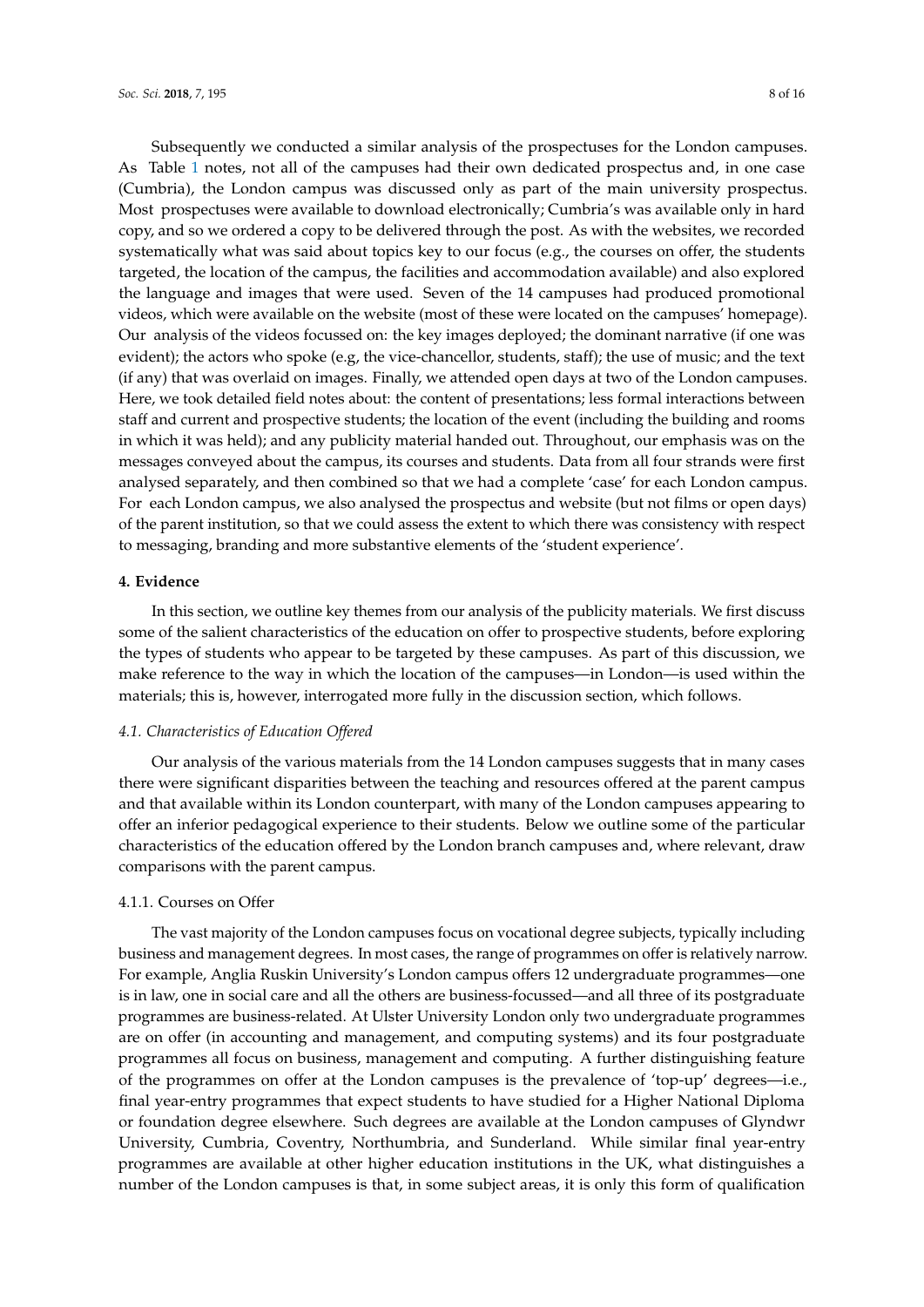that is available; full degrees in the same subjects are simply not offered. This is the case in Glyndwr, Cumbria and Northumbria. While we are unable to make any independent assessment of the quality of these 'top-up' courses, students' academic experiences may suffer from not being able to socialise with and learn from students from other year groups, nor establish relationships with teaching staff that last more than one academic year.

### 4.1.2. Staff Qualifications and Experience

Some, but not all, of the websites include information about the staff who teach at the London campus and, in 11 of the 14 cases, individual staff profiles are also provided. (Interestingly, for the London campus of Ulster University, individual information is provided about only the recruitment team, not teaching staff.) In general, where relevant information is available, the level of academic qualification of staff is considerably lower than within the parent campus. For example, on the University of Liverpool in London website, staff details (which are quite hard to find, as they are located under the 'Contact Us' page) indicate that only five of the 15 teaching staff have a Ph.D. Moreover, in many of the campuses, staff typically bring professional—rather than academic—experience to the classroom. For example, the Coventry University London website suggests that the vast majority of its staff have come straight from industry, with no prior background in higher education. While such experience does not necessarily mean the quality of teaching is lower, such profiles typically differ from those evident in the parent campus, where higher education experience is more common, and staff profiles often mention relevant pedagogical expertise (for example, fellowship of the Higher Education Academy, or achievement of a postgraduate certificate in education, alongside a Ph.D.). They do also suggest that both the research and teaching expertise to which students have access are likely to be considerably lower than in the parent campus. Finally, in one of the London campuses, it appears that some teaching is outsourced to a private agency. Northumbria University London notes on its website that 'All our programmes at the London campus are . . . taught by QA Higher Education and University staff'. It goes on to explain that QA Higher Education 'is part of QA, the UK's largest corporate training provider' and 'This means that throughout your studies at our London campus, there is a key focus on ensuring you build and develop the key skills that employers are looking for'. Again, while we are unable to make any independent assessment of the quality of this provision, it is clearly not research-led. Moreover, its description as training rather than education suggests that a conceptual focus and theoretical orientation are likely to be lacking.

#### 4.1.3. Lack of Emphasis on Research; Proximity to Employers

In contrast to many of the parent university websites and prospectuses, which foreground the research credentials of staff, interesting and internationally-significant on-going research programmes and the presence of postgraduate research students, very few of the London campuses emphasise such aspects in their publicity material. Indeed, it appears that it is possible to study on a postgraduate research programme in only four of the London campuses (Loughborough, Glasgow Caledonian University, Newcastle, and Warwick Business School) and, even here, cohorts are typically small. For example, on the Glasgow Caledonian University website, it appears that only four members of staff are available to supervise postgraduate research, and that there are currently only 13 registered Ph.D. students. Instead, a dominant motif across the websites, prospectuses and films is the importance of proximity to employers and other business organisations. Although in some cases, links with employers do appear strong (for example, through professional placements, industry-led guest lectures, and opportunities for students to make recommendations, on the basis of their project work, to companies), in about half the sample it is the geographical proximity that is emphasised rather than any close or material collaboration. For example, images of city office blocks and students in suits dominate many of the prospectuses, while the films often foreground boardrooms (rather than classrooms or other possible sites of learning). The text tends to reinforce such messages: the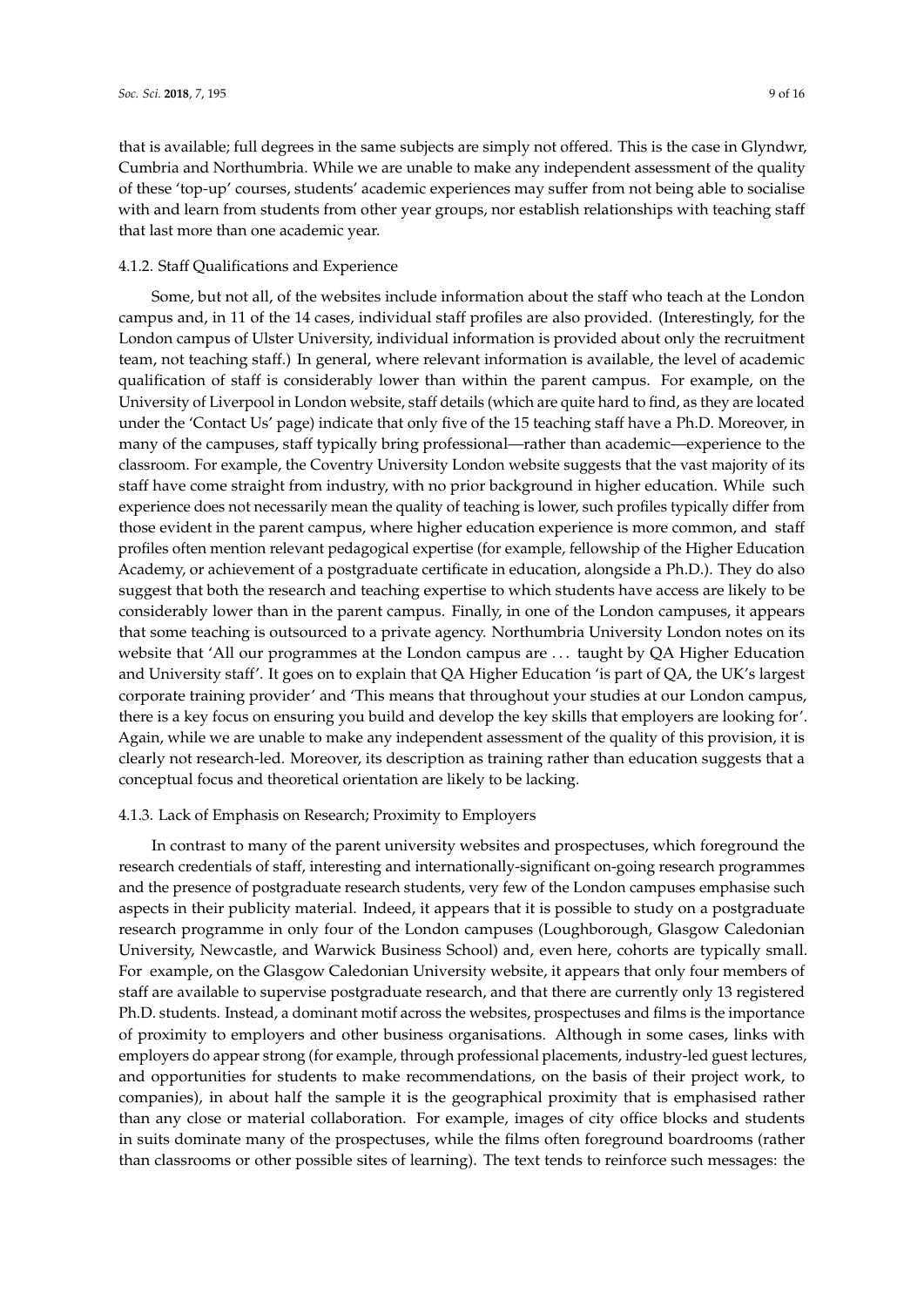prospectus of London Coventry prominently displays its strapline, 'A real business opportunity' on its cover.

#### 4.1.4. Buildings in which Teaching Takes Place

A further difference between many (although not all) of the London campuses and their parent institutions is the attention given to the buildings in which students learn. Why these are commonly foregrounded within the parent website and prospectus, they often do not feature prominently, if at all, on the London campus publicity material. Instead, images tend to focus on impressive buildings nearby, often with little or no direct connection to the institution—for example, London landmarks such as Tower Bridge and the London Eye, or tall, glass-fronted office blocks. In some cases, this is presumably because the actual buildings in which the London campus is located are not necessarily very impressive. Indeed, the London campus of the University of Wales Trinity St David (UWTSD) is situated 'within Kennington Business Park', while the website of Glyndwr University London makes reference to the small size of its buildings:

'The Glyndwr University London Campus is a compact teaching facility. It comprises modern teaching and learning spaces with up-to-date, well-maintained teaching and learning facilities. There are 8 lecture and seminar rooms, two general computer laboratories and one specialist computer laboratory for network modules'.

These rather modest facilities contrast markedly with the glamourous and expansive nature of the images used that make reference to the broader London cityscape.

#### 4.1.5. Lack of Dedicated Accommodation

In contrast to most of the parent HEI websites, which devote considerable space to the accommodation available to students, the London campus websites, prospectuses and films feature this much less prominently. Moreover, more significantly, there is much less dedicated accommodation available to the students based in London. In general, the London campuses point prospective students to the rooms available through private providers. For example, the Anglia Ruskin website notes: 'ARU London has no student accommodation of its own, but we have complied a list of the details of organisations offering student accommodation in areas that are easily accessible to the University'. Similarly, the Glyndwr website states: 'The administrative team at the London Campus can help applicants and new students with information about local estate agents, private providers of student residences and homestay providers'. UWTSD London does not offer even an accommodation list of its own, warning students: ' . . . the cost of accommodation is high in comparison to many other cities. You will find some basic information on the UKCISA [UK Council for International Student Affairs] website'. Glasgow Caledonian University directs prospective students to two student halls run by the private provider 'urbannest'. Overall, then, across the institutions, there is no dedicated accommodation provided and, in many cases, students are left to navigate this expensive market largely by themselves.

# 4.1.6. Wider Student Life

Finally, much less detail is provided about extra-curricular activities and other aspects of wider student life in the publicity materials of the London campuses than in those that relate to the parent campus. The materials typically make reference to the opportunities available in the capital rather than to student-specific activities provided by the institution. These excerpts from the websites of the London campuses of the University of the West of Scotland London and University of Wales Trinity St David's are illustrative:

'The UWS London Campus is right in the heart of London and the area surrounding the campus offers plenty of entertainment and relaxation options for anything from a quick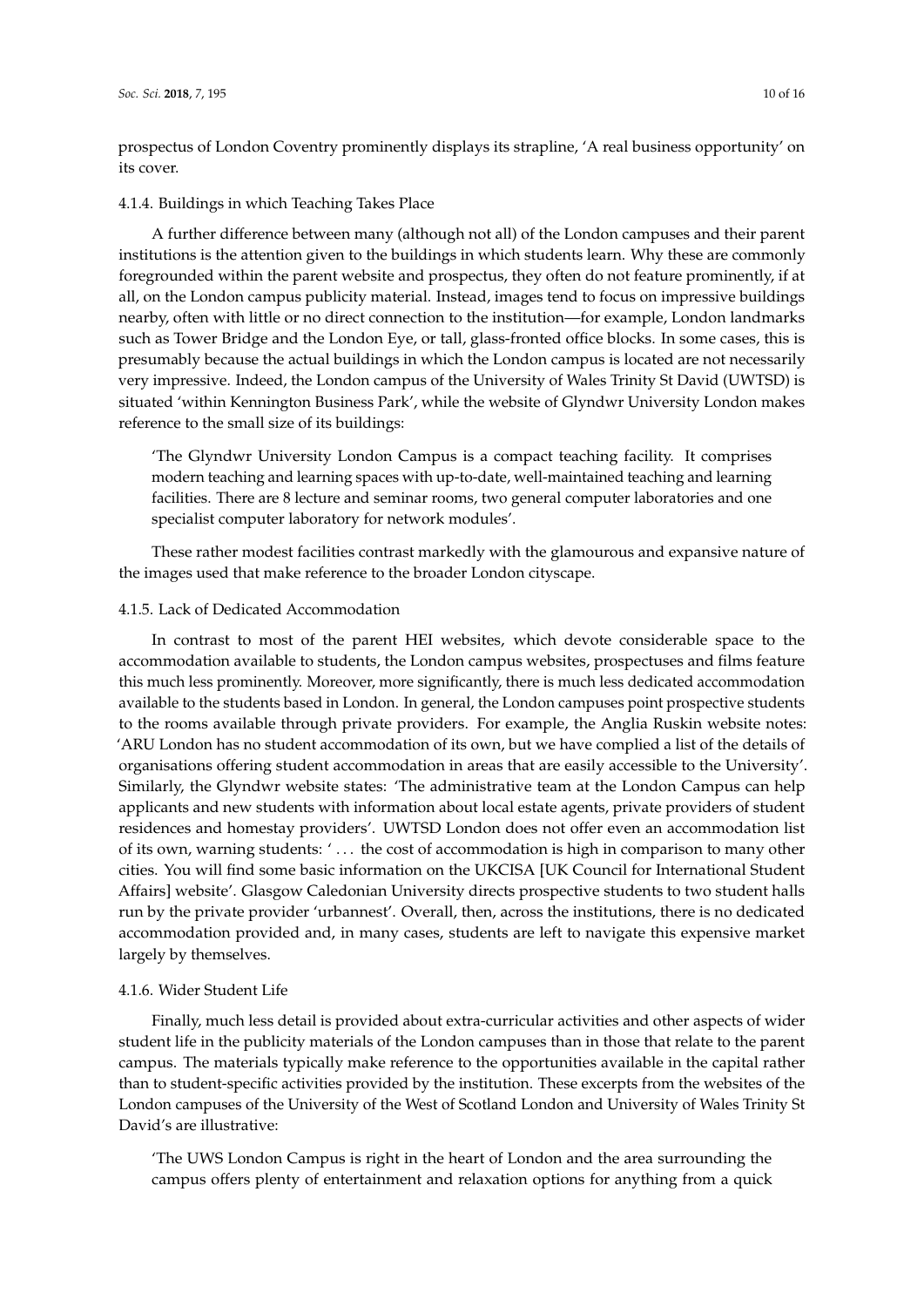study break to a great day out . . . There are numerous coffee shops, cafes and restaurants if you have some spare time between lectures and the surrounding areas offer a wealth of leisure facilities and visitor attractions (e.g., Borough Market, London Bridge, Southbank and the Old Vic Theatre), so there is a huge range of options on offer to suit all price ranges. There are also a number of leisure centres nearby operated by Southwark Council for taking part in sporting activities'.

'Studying at UWTSD London gives you the opportunity to explore and experience one of the world's most vibrant and dynamic cities . . . London offers unique opportunities for your study, work, leisure and travel. Whatever you expect from your life, you will find it in London'.

This use of the resources and attractions of the city as apparent 'compensation' for the lack of institutional provision is a theme we return to below.

#### *4.2. Target Audience*

In general, the majority of the London campuses appear to be targeting international students specifically. This is evident through the images deployed in the marketing materials and the nature of the 'student profiles' that are included—particularly in the prospectuses. The Coventry University London prospectus, for example, has lots of photos of international students, with their countries of origin clearly displayed. In addition, a number of prospectuses emphasise the 'internationally connected' nature of London. Indeed, the Northumbria prospectus notes prominently that over 160 international destinations have direct flights to London and the city boasts restaurants with menus from over 70 countries, and provides a map showing flight times from various cities (outside the UK) to London. Similarly, the Newcastle prospectus claims that the top reason for choosing to study at the campus is its 'international outlook', while the first two pages of the 'student support' section within the Glasgow Caledonian prospectus focus on the needs of international students specifically (including English language support and employment opportunities). The introductory text to the Sunderland prospectus adopts an almost identical tone, noting (on the very first page) that 'as many of our students come from across the world, we also offer English for Academic Purposes courses'. A notable exception from this broad focus on international students is Anglia Ruskin University, which positions itself instead as offering a cheaper higher education to domestic students. In its prospectus, for example, the majority of 'student voices' are those of home students and, unlike most of the other prospectuses, there is no separate section for international students. The general section of the prospectus is structured around three main themes, one of which is 'affordability'. This focuses on: the lower fees charged (starting at £8000 rather than £9250); opportunities to engage in significant paid work, as all courses are timetabled over only two days; and the free textbook that is provided to all students.

The paper turns now to discuss the implications of some of these findings in relation to the wider academic literature, focusing in particular on the role that the City of London plays in shaping the strategies of HEIs and associated experiences of students attending programmes on these campuses.

#### **5. Discussion**

It is a well-worn argument that global cities—of which London is one of the most pre-eminent—have a huge role to play in attracting people; regionally, nationally and internationally [\(Sassen](#page-15-23) [1991\)](#page-15-23). UK HEIs know this, making London an especially attractive 'host' for a satellite university campus. It is no accident that London is the location of the satellite offshoots of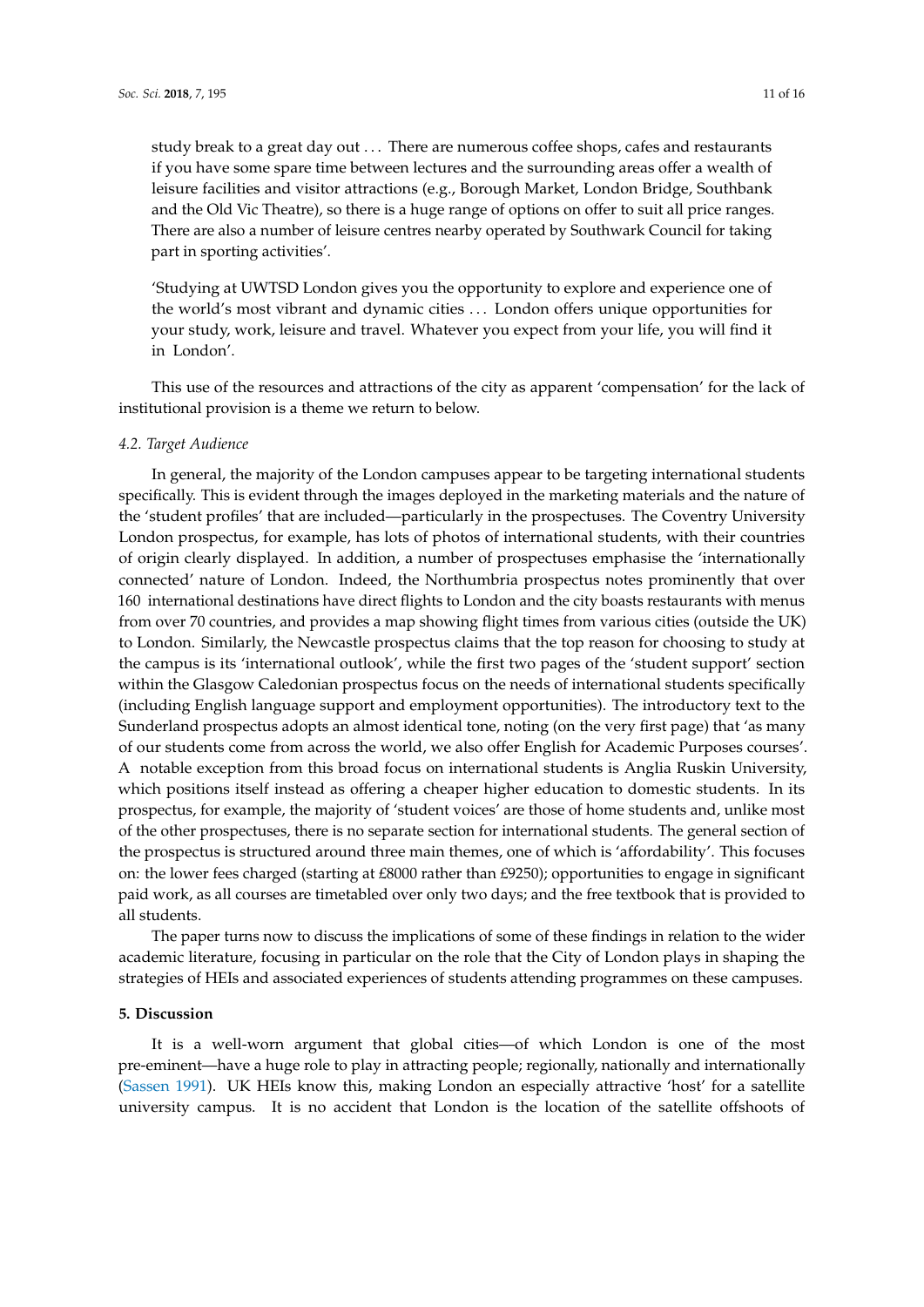UK HEIs<sup>3</sup>—London is intentionally chosen for its appeal to (primarily) international students. This appeal is wide-ranging, but includes a certain aesthetic (high-rise buildings and iconic landmarks), a world-leading financial district (with a significant concentration of banks and other financial and legal institutions), a cosmopolitan and yet also quintessentially British culture, a complex of leisure facilities (theatres, cafes, restaurants and night life), prestigious HEIsand a bustling urban feel.

As discussed earlier in the paper, the literature would suggest that international students (although often privileged in many ways) frequently have 'poor' educational experiences and relatively low levels of satisfaction. International students are frequently undervalued—if not outright exploited—by UK HEIs, where universities seem largely to lack an 'ethics of care' around their treatment of international students [\(Tannock](#page-15-16) [2013;](#page-15-16) [Lomer](#page-14-21) [2017;](#page-14-21) [Beech](#page-13-3) [2018\)](#page-13-3). It is important, therefore, that where international students are the explicit targets for particular programmes at particular institutions, that these are subject to scrutiny. International students are especially attracted to London for all of the reasons discussed in the literature review above—they are often unable to separate the place from the perceived opportunities that living there affords (the 'bright lights'), particularly in relation to employment opportunities but also vis-à-vis leisure and cultural experiences. As [Prazeres et al.](#page-15-5) [\(2017\)](#page-15-5) have written in relation to the 'lure and allure of place' when it comes to international students:

'The appeal of place is one of the main motivations that lures students to particular cities rather than specific institutions [\(Ho](#page-14-24) [2014\)](#page-14-24). Particular places and the particularities of these places can offer desirable opportunities and amenities that appeal to students' everyday lifestyle aspirations. The value and prestige of reputable universities are thus weighted against students' more mundane and extra-curricular interests'. (2017, p. 117)

So-called 'urban lifestyle' can be a big aspect of this allure; a part of what [Collins](#page-14-23) [\(2014\)](#page-14-23) describes as 'urban educational prestige' (p. 242). London has this in abundance. It is our contention that universities are themselves exploiting the appeal of London (and London's educational prestige)<sup>4</sup> potentially to offset a shortfall, as noted above, in the kinds of services and opportunities a prospective student might come to expect of a UK university (a wide range of programmes and a degree of choice within those programmes, excellent teaching facilities, a 'campus life', dedicated accommodation, well qualified staff, and so on). In all of the marketing materials that we reviewed, London (specifically striking images of London) looms large. [Collins](#page-14-23) [\(2014\)](#page-14-23) describes cities as 'more than just the geographical backdrop' to universities' internationalising tendencies, but in the materials we have reviewed, it is a very prominent backdrop, with little to suggest how institutions facilitate students' engagement with London.

As noted above, universities give scant detail on what a student can expect in the way of 'wider student life' and frequently they make recourse (instead) to the opportunities that London provides—a sense of the city is here, now 'make your own entertainment'. The example given in the section above, taken from the University of the West of Scotland's London Campus materials, was especially striking: 'The . . . campus is right in the heart of London and the area surrounding the campus offers plenty of entertainment and relaxation options . . . There are numerous coffee shops, cafes and restaurants ... and the surrounding areas offer a wealth of leisure facilities and visitor attractions (e.g., Borough Market, London Bridge, Southbank and the Old Vic Theatre), so there is a huge range of options on offer . . . There are also a number of leisure centres nearby operated by Southwark Council for taking part in sporting activities.' As the quotation explicitly states, these opportunities are either private businesses located in London or operated by the council and, therefore, nothing to do with the HEI in question. This example is emblematic of how UK HEIs are using London to substitute for relatively poorer facilities and opportunities offered directly to students.

<sup>3</sup> It should be noted that a small number of UK HEIs have satellite campuses in London and at least one other UK destination (e.g., Ulster University also has campuses in Birmingham and Belfast).

<sup>&</sup>lt;sup>4</sup> Colleges of the University of London are habitually found within the top 20 of different world university rankings.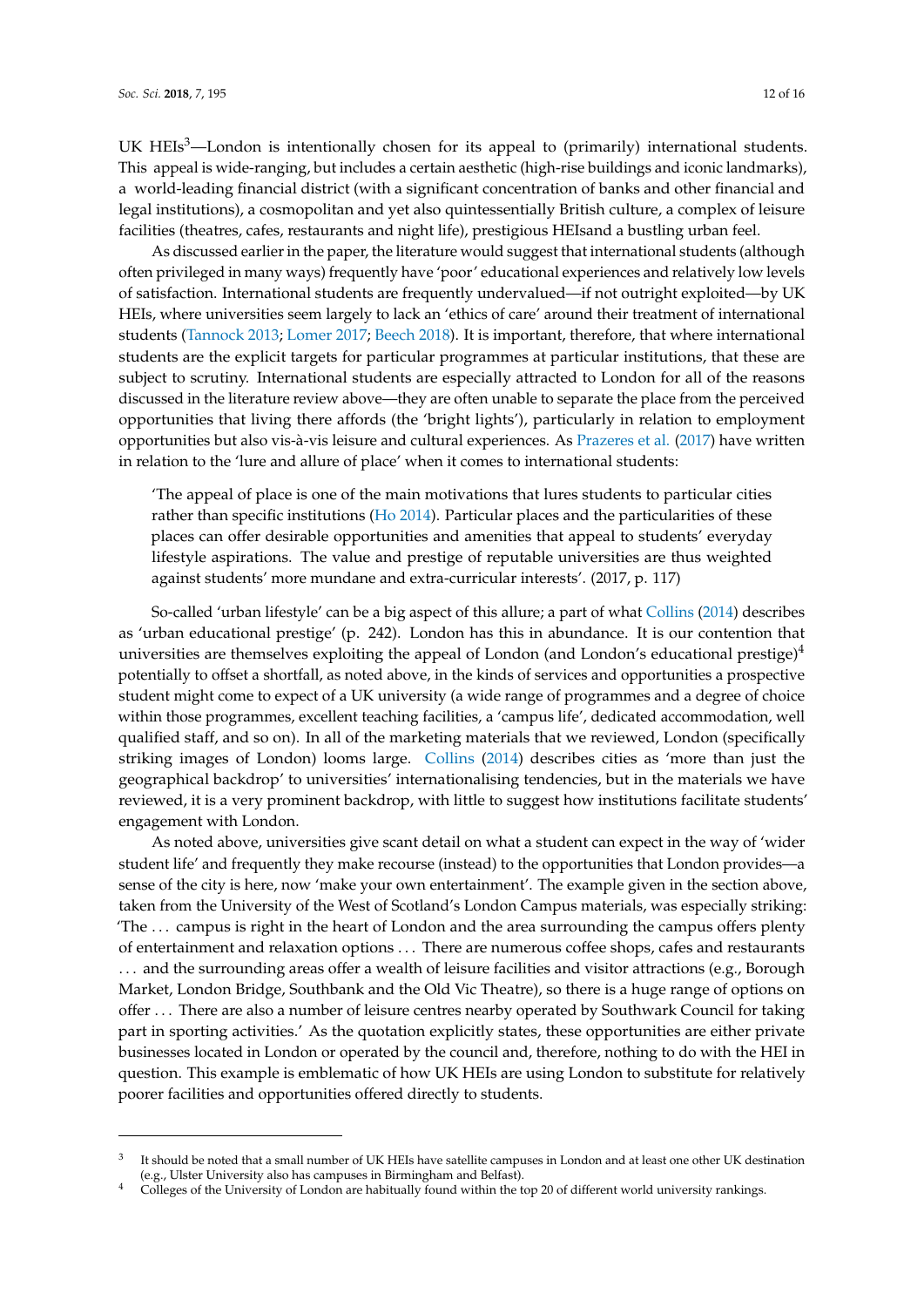Similarly, HEIs generally avoided showing their teaching facilities within marketing materials. Glyndwr University London Campus is quite unusual in describing its facilities as 'compact'. We attended a couple of open days for these London campuses and were able to witness first-hand the nature of the learning environment. The ones we saw bore no resemblance to a university campus—very high rents and space at a premium mean that any 'campus' located in the centre of London will inevitably be small, tightly packed and office-like. As one institution put it at their open day, 'there are no bean bags for lounging around here'. Instead, images of London landmarks (especially the Gherkin) abound.

A related point concerns a stress on 'proximity to employers' made by all of the London campuses we have examined. There is an assumption that students on these programmes are attracted to London's financial district and studying at the London campus will give students direct access to this district. However, we have little evidence to support the claim that students will be exposed to—and are able to network with—influential individuals from within the financial industry. Work in the academic literature would suggest that firms located in London and extremely 'closed' spaces and very hard to 'break into'. In their analysis of London's labour market in relation to financial services in particular, for example, [Beaverstock and Hall](#page-13-2) [\(2012\)](#page-13-2) make the following important observations:

'City jobs are built on a particular narrow skill set, which are highly sectoral and occupationally specialized, combining tacit and codified (explicit) knowledge, with reputation and, increasingly, evidence of global career paths . . . These are not easily substituted from the surrounding local labour market. Indeed, there are clear, identifiable barriers to entry: an Oxbridge or a globally recognized business school education, experience of working in other financial centres; graduate entry through internships, often available through personal City ties; and of growing importance, experience of working in financial centres in Brazil, Russia, India, China and South Africa . . . '. (p. 273)

They also discuss the 'pipelines' through which international talent travel, to the exclusion of individuals outside of those well-defined routes. What, then, do UK HEIs mean when they promise 'proximity to employers' in their marketing materials for their London campus? As the literature attests, there is a huge difference between being in the same, proximate space as employers and being within the networks needed to obtain desirable employment. Clearly, we are unable to comment, based on our data, upon what students actually are able to experience vis-à-vis interaction with employers. However, in the marketing materials we reviewed, such details remain vague and the promise of 'proximity' abounds.

# **6. Conclusions**

UK universities with London campuses are tapping directly into the urban aspirations of potential international students. The appeal of particular urban spaces has been noted in several recent papers [\(Prazeres et al.](#page-15-5) [2017;](#page-15-5) [Collins](#page-14-23) [2014;](#page-14-23) [Ho](#page-14-24) [2014\)](#page-14-24) and London, widely described as one of the world's preeminent global cities [\(Sassen](#page-15-23) [1991\)](#page-15-23), acts as a magnet to aspiring students. As noted by [Prazeres et al.](#page-15-5) [\(2017\)](#page-15-5), places offer 'desirable opportunities and amenities that appeal to students' everyday lifestyle aspirations' (p. 117). Furthermore, the City of London's role as a hub in global financial services means that students in London can be said to be 'close to employers' [\(Beaverstock and Hall](#page-13-2) [2012\)](#page-13-2). Spatial proximity has a significant role to play in discourses found in the marketing materials of the London campuses of UK HEIs. However, the [QAA](#page-15-2) [\(2014\)](#page-15-2) has recently drawn attention to some potential 'problems' associated with these campuses, not least the fact that students' attainment seems to be significantly lower and their marketing appears to be aimed directly at an international student market (not a problem in and of itself but raising some questions as to the pedagogic value and content of programmes geared primarily to an international clientele). The research reported in this paper draws on a project exploring the nature of the London campuses of UK HEIs, with particular attention given to what, exactly, they are 'selling' potential students.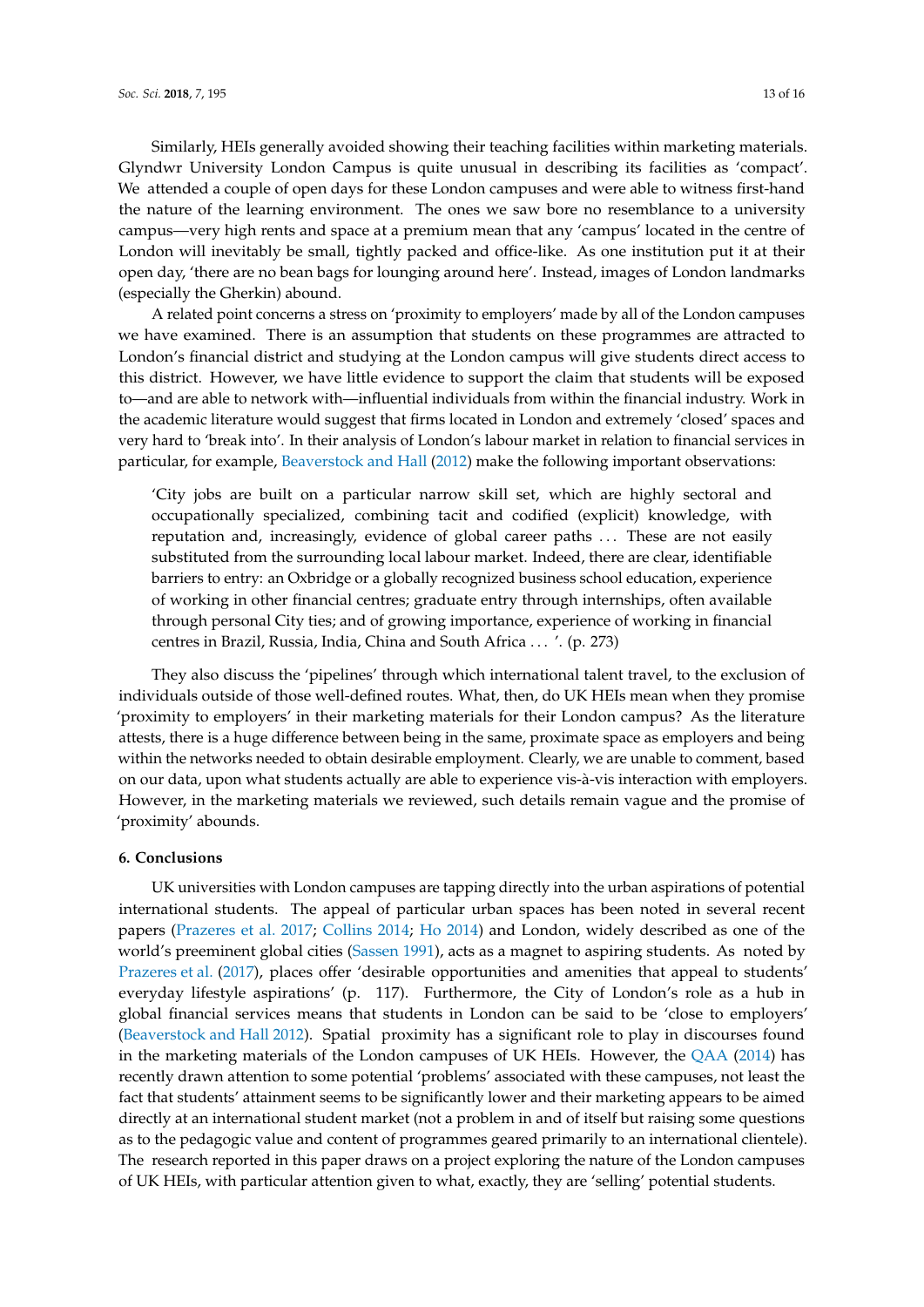Our data analysis strongly suggested some of the ways in which potential students at the London campuses of UK HEIs are being 'short-changed', including significantly circumscribed programme options (and no optional courses within those programmes), differently qualified staff, an absence of emphasis on research-led teaching, small, cramped teaching facilities and a lack of dedicated accommodation for students. London campuses seemed to provide little or nothing to students seeking a wider 'student life/experience'. Instead, universities rely heavily on the city to 'make up' for shortfalls in student choice and pedagogical experience. It is almost as if the campus gives students the opportunity to experience London—it (university study) provides them with a way into London. Once there, it is up to the individual student to go out and experience all London has to offer. Potential students are repeatedly told that they will be spatially proximate to 'employers', without any sense of how this proximity translates into real opportunities for employment. Lecturing staff are 'close to industry' because many of them would seem to be recruited directly from non-academic jobs in 'the City'. However, the link between this fact and the academic nature of the qualification pursued by students is never really explored in the marketing materials. It is assumed to be self-evident that students will 'benefit' from staff recruited directly from industry. In summary, the paper has suggested that what the London campuses of UK HEIs are offering is in various ways 'lacking,' and the symbolic production of place [\(Collins](#page-14-23) [2014\)](#page-14-23) (in this case London) is a key feature of these campuses' identities.

More broadly, the paper contributes to an analysis of the spatiality of HE andhow it relates to student mobility [\(Raghuram](#page-15-20) [2013\)](#page-15-20) and confluent discussions around the spatial transformation of higher education, as it increasingly becomes 'multi-sited' [\(Madge et al.](#page-15-1) [2015\)](#page-15-1). As we have shown, the discussion of internationalisation in relation to multi-sitedness should not be limited to a small literature on international branch campuses [\(Healey](#page-14-1) [2016\)](#page-14-1) and a larger literature on transnational education (see [Waters and Leung](#page-15-0) [2017\)](#page-15-0) but can and should be expanded to encompass new sites *within* the UK. From the analysis of our data and our reading of the extant literature, we conclude that similar considerations underpin overseas and UK-based satellite campuses and collaborations—an attempt to attract international, fee-paying students. Consequently, 'international education'—and the spatial reconfiguration of the university—is even more complex than it at first appeared, supporting the claims of [Madge et al.](#page-15-1) [\(2015\)](#page-15-1) that the internationalisation of HE 'explicitly locates itself as coming out of, and to, multiple locations' [\(Madge et al.](#page-15-1) [2015,](#page-15-1) p. 692).

In addition, this paper has contributed to the growing body of work that has explored the increasingly differentiated nature of international student mobility, and the opening up of opportunities to those of more modest means (e.g., [Collins](#page-14-23) [2014\)](#page-14-23). It will also articulate with broader debates about the stratification of higher education—both between and within nations—and the extent to which such developments in international provision serve to reproduce longstanding inequalities in access.

**Author Contributions:** Rachel Brooks and Johanna Waters shared the data collection, analysis and writing up equally between them.

**Funding:** This research received no external funding.

**Conflicts of Interest:** The authors declare no conflicts of interest.

#### **References**

- <span id="page-13-0"></span>Baas, Michiel. 2014. Victims or profiteers? Issues of migration, racism and violence among Indian students in Melbourne. *Asia Pacific Viewpoint* 55: 212–25. [\[CrossRef\]](http://dx.doi.org/10.1111/apv.12046)
- <span id="page-13-2"></span>Beaverstock, Jonathan, and Sarah Hall. 2012. Competing for talent: global mobility, immigration and the City of London's labour market. *Cambridge Journal of Regions, Economy and Society* 5: 271–88. [\[CrossRef\]](http://dx.doi.org/10.1093/cjres/rss005)
- <span id="page-13-1"></span>Beech, Suzanne. 2014. Why place matters: Imaginative geography and international student mobility. *Area* 46: 170–77. [\[CrossRef\]](http://dx.doi.org/10.1111/area.12096)
- <span id="page-13-3"></span>Beech, Suzanne. 2018. Catching the tram to Coventry: balancing care and international student recruitment in Hong Kong. Paper presented at the 2nd International Conference on Migration and Mobilities, University of Plymouth, Plymouth, UK, 13 July.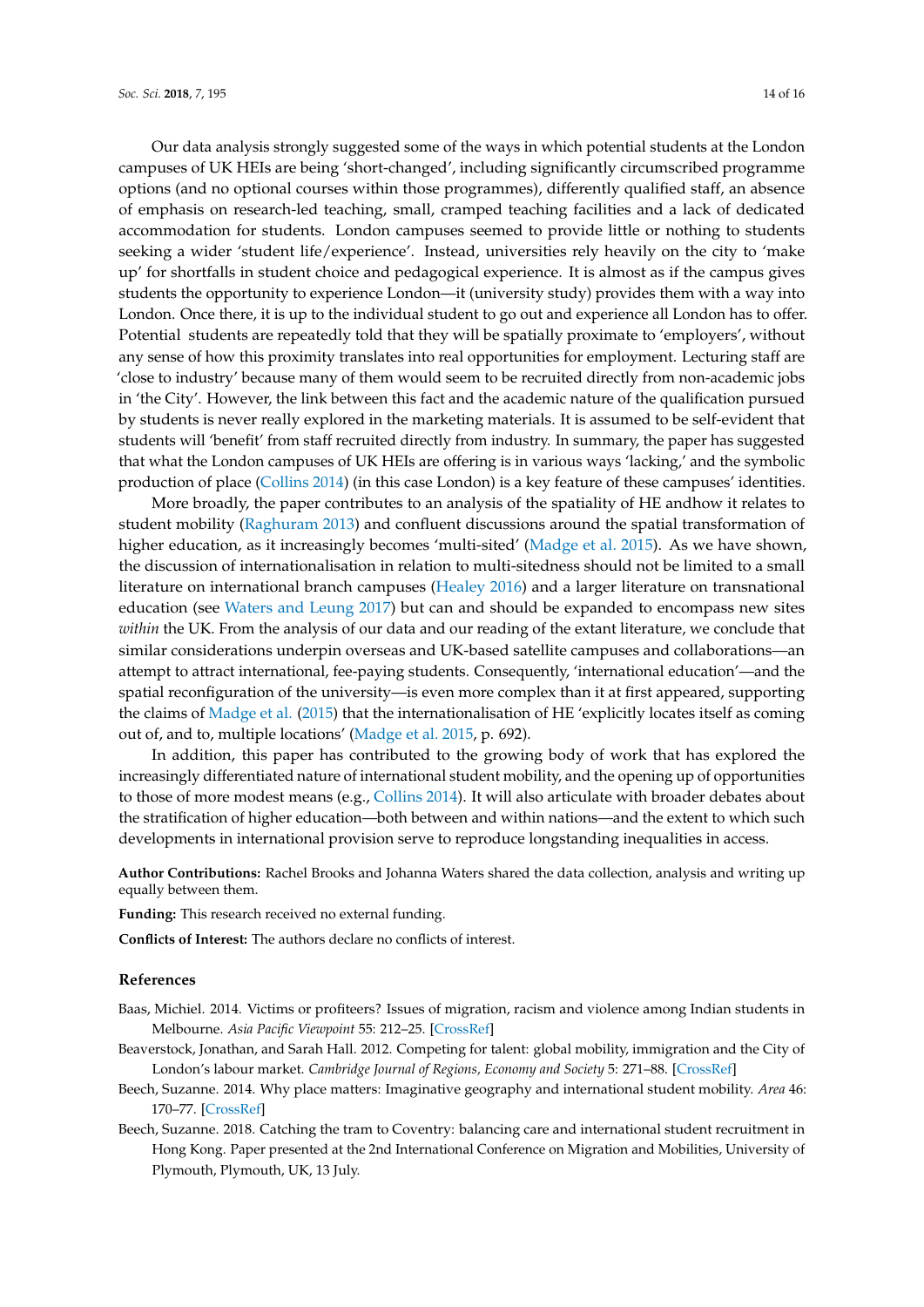<span id="page-14-3"></span>Bourdieu, Pierre. 1984. *Distinction: A Social Critique of the Judgment of Taste*. Cambridhe: Harvard University Press.

- <span id="page-14-4"></span>Bourdieu, Pierre. 1986. The forms of capital. In *Handbook of Theory and Research for the Sociology of Education*. Edited by John Richardson. Santa Barbara: Greenwood Publishing Group.
- <span id="page-14-20"></span>Brooks, Rachel. 2018. Higher education mobilities: A cross-national European comparison. *Geoforum* 93: 87–96. [\[CrossRef\]](http://dx.doi.org/10.1016/j.geoforum.2018.05.009)
- <span id="page-14-13"></span>Brooks, Rachel, and Johanna Waters. 2009a. A Second Chance at 'Success': UK students and global circuits of higher education. *Sociology* 43: 1085–102. [\[CrossRef\]](http://dx.doi.org/10.1177/0038038509345713)
- <span id="page-14-15"></span>Brooks, Rachel, and Johanna Waters. 2009b. International Higher Education and the Mobility of UK Students. *Journal of Research in International Education* 8: 191–209. [\[CrossRef\]](http://dx.doi.org/10.1177/1475240909105204)
- <span id="page-14-7"></span>Brooks, Rachel, and Johanna Waters. 2010. Social networks and educational mobility: The experiences of UK students. *Globalisation, Societies and Education* 8: 143–57. [\[CrossRef\]](http://dx.doi.org/10.1080/14767720903574132)
- <span id="page-14-2"></span>Brooks, Rachel, and Johanna Waters. 2011. *Student Mobilities, Migration and the Internationalization of Higher Education*. Basingstoke: Springer.
- <span id="page-14-16"></span>Brooks, Rachel, and Johanna Waters. 2015. The hidden internationalism of elite English schools. *Sociology* 49: 212–28. [\[CrossRef\]](http://dx.doi.org/10.1177/0038038514525517)
- <span id="page-14-23"></span>Collins, Francis. 2014. Globalising higher education in and through urban spaces: Higher education projects, international student mobilities and trans-local connections in Seoul. *Asia Pacific Viewpoint* 55: 242–57. [\[CrossRef\]](http://dx.doi.org/10.1111/apv.12055)
- <span id="page-14-11"></span>Deakin, Hannah. 2014. The drivers to Erasmus work placement mobility for UK students. *Children's Geographies* 12: 25–39. [\[CrossRef\]](http://dx.doi.org/10.1080/14733285.2013.851063)
- <span id="page-14-22"></span>Fincher, Ruth, and Kate Shaw. 2009. The unintended segregation of transnational students in central Melbourne. *Environment and Planning A* 41: 1884–902. [\[CrossRef\]](http://dx.doi.org/10.1068/a41126)
- <span id="page-14-5"></span>Findlay, Allan, Russel King, Fiona Smith, Alisdair Geddes, and Ronald Skeldon. 2012. World class? An investigation of globalisation, difference and international student mobility. *Transactions of the Institute of British Geographers* 37: 118–31. [\[CrossRef\]](http://dx.doi.org/10.1111/j.1475-5661.2011.00454.x)
- <span id="page-14-9"></span>Forsberg, Sara. 2017. 'The right to immobility' and the uneven distribution of spatial capital: Negotiating youth transitions in northern Sweden. *Social & Cultural Geography* 2017: 1–21.
- <span id="page-14-0"></span>Geddie, Kate. 2012. Constructing transnational higher education spaces: International branch campus developments in the United Arab Emirates. In *Changing Spaces of Education*. Edited by Rachel Brooks, Alison Fuller and Johanna Waters. Abingdon: Routledge, pp. 53–72.
- <span id="page-14-17"></span>Harrison, Neil, and Nicola Peacock. 2010. Cultural distance, mindfulness and passive xenophobia: Using Integrated Threat Theory to explore home higher education students' perspectives on 'internationalisation at home'. *British Educational Research Journal* 36: 877–902. [\[CrossRef\]](http://dx.doi.org/10.1080/01411920903191047)
- <span id="page-14-1"></span>Healey, Nigel. 2016. The challenges of leading an international branch campus: The "lived experience" of in-country senior managers. *Journal of Studies in International Education* 20: 61–78. [\[CrossRef\]](http://dx.doi.org/10.1177/1028315315602928)
- <span id="page-14-24"></span>Ho, Kong Chong. 2014. The university's place in Asian cities. *Asia Pacific Viewpoint* 55: 156–68. [\[CrossRef\]](http://dx.doi.org/10.1111/apv.12048)
- <span id="page-14-10"></span>Holloway, Sarah, Sarah O'Hara, and Helena Pimlott-Wilson. 2012. Educational mobility and the gendered geography of cultural capital: The case of international student flows between Central Asia and the UK. *Environment and Planning A* 44: 2278–94. [\[CrossRef\]](http://dx.doi.org/10.1068/a44655)
- <span id="page-14-19"></span>Jenkins, Matt. 2014. On the effects and implications of UK Border Agency involvement in higher education. *The Geographical Journal* 180: 265–70. [\[CrossRef\]](http://dx.doi.org/10.1111/geoj.12066)
- <span id="page-14-6"></span>Jöns, Heike, and Michael Hoyler. 2013. Global geographies of higher education: The perspective of world university rankings. *Geoforum* 46: 45–59. [\[CrossRef\]](http://dx.doi.org/10.1016/j.geoforum.2012.12.014)
- <span id="page-14-18"></span>Kember, David. 2000. Misconceptions about the learning process, motivations and study practices of Asian students. *Higher Education* 40: 99–121. [\[CrossRef\]](http://dx.doi.org/10.1023/A:1004036826490)
- <span id="page-14-8"></span>King, Russell, and Parvati Raghuram. 2013. International student migration: Mapping the field and new research agendas. *Population, Space and Place* 19: 127–37. [\[CrossRef\]](http://dx.doi.org/10.1002/psp.1746)
- <span id="page-14-14"></span>Kratz, Fabian, and Nicolai Netz. 2018. Which mechanisms explain monetary returns to international student mobility? *Studies in Higher Education* 43: 375–400. [\[CrossRef\]](http://dx.doi.org/10.1080/03075079.2016.1172307)
- <span id="page-14-21"></span>Lomer, Sylvie. 2017. *Recruiting International Students in Higher Education. Representations and Rationales in British Policy*. London: Palgrave.
- <span id="page-14-12"></span>Luthra, Renee, and Lucinda Platt. 2016. Elite or middling? International students and migrant diversification. *Ethnicities* 16: 316–44. [\[CrossRef\]](http://dx.doi.org/10.1177/1468796815616155)